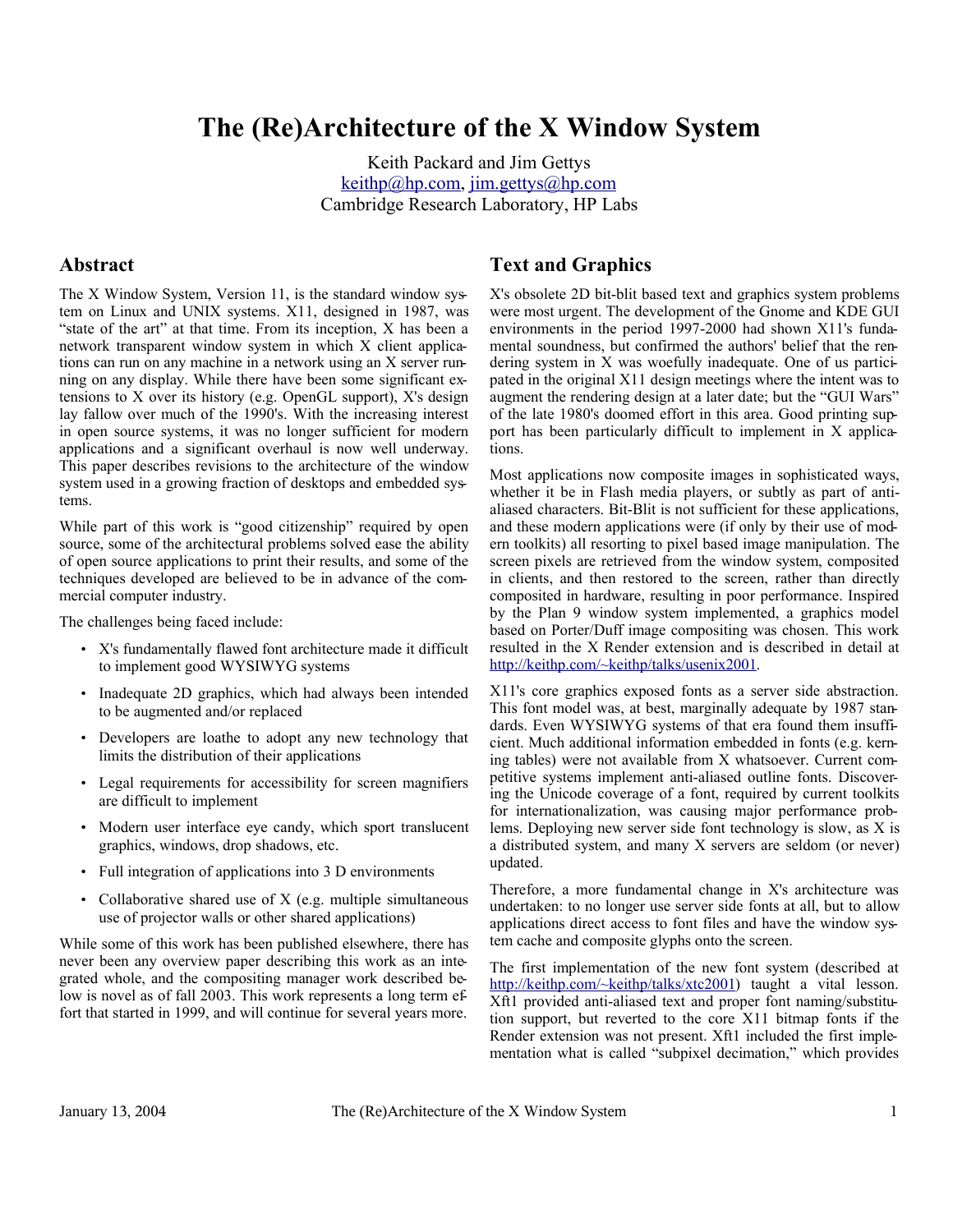higher quality subpixel based rendering than Microsoft's ClearType technology in a completely general algorithm.

Despite these advances, Xft1 received at best a lukewarm reception. If an application developer wanted anti-aliased text universally, Xft1 did not help them, since it relied on the Render extension which had not yet been widely deployed; instead, the developer would be faced with two implementations, and higher maintenance costs. This (in retrospect obvious) rational behavior of application developers shows the high importance of backwards compatibility; X extensions intended for application developers' use must be designed in a downward compatible form *whenever* possible, and should enable a *complete* conversion to a new facility, so that multiple code paths in applications do not need testing and maintenance. These principles have guided later development.

The font installation, naming, substitution, and internationalization problems were separated from Xft into a library named Fontconfig, (described in http://keithp.com/~keithp/talks/guadec2002) since some printer only applications need this functionality independent of the window system. Fontconfig provides internationalization features in advance of those in commercial systems such as Windows or OS X, and enables trivial font installation with good performance even when using thousands of fonts. Xft2 was also modified to operate against legacy X servers lacking the Render extension.

Xft2 and Fontconfig's solving of several major problems *and* lack of deployment barriers enabled rapid acceptance and deployment in the open source community, seeing almost universal use and uptake in less than one calendar year. They have been widely deployed on Linux systems since the end of 2002. They also "future proof" open source systems against coming improvements in font systems (e.g. OpenType), as the window system is no longer a gating item for font technology.

Sun Microsystems implemented a server side font extension for X in the last several years; for the reasons outlined in this section, it was not adopted by open source developers.

While Xft2 and Fontconfig finally freed application developers from the tyranny of X11's core font system, improved performance (see http://keithp.com/~keithp/talks/usenix2003/), and at a stroke simplified their printing problems, it has still left a substantial burden on applications. The X11 core graphics, even augmented by the Render extension, lack convenient facilities for many applications for even simple primitives like splines, tasteful wide lines, stroking paths, etc, much less provide simple ways for applications to print the results on paper.

# **Cairo**

The Cairo library (www.cairographics.org), primarily implemented by Carl Worth of ISI, is designed to solve this problem. Cairo provides a stateful user-level API with support for the PDF 1.4 imaging model. Cairo provides operations including stroking and filling Bézier cubic splines, transforming and compositing translucent images, and anti-aliased text rendering. The PostScript drawing model has been adapted for use within applications. Extensions needed to support much of the PDF 1.4 imaging operations have been included. This integration of the familiar PostScript operational model within the native application language environments provides a simple and powerful new tool for graphics application development.

Cairo's rendering algorithms use work done in the 1980's by Guibas, Ramshaw, and Stolfi, which has never been exploited in Postscript or in Windows. The implementation is fast, precise, and numerically stable, supports hardware acceleration, and is in advance of commercial systems.

Cairo is in the late stages of development and is being widely adopted in the open source community. It includes the ability to render to Postscript, which should greatly improve applications' printing support. Work to incorporate Cairo in the Gnome and KDE desktop environments is well underway, as are ports to Windows and Macintosh. As with Xft2, Cairo works with all X servers, even those without the Render extension.

# **Accessibility and Eye-Candy**

Several years ago, one of us implemented a prototype X system that used image compositing as the fundamental primitive for constructing the screen representation of the window hierarchy contents. Child window contents were composited to their parent windows which were incrementally composed to their parents until the final screen image was formed, enabling translucent windows. The problem with this simplistic model was twofold - first, a naïve implementation consumed enormous resources as each window required two complete off screen buffers (one for the window contents themselves, and one for the window contents composited with the children) and took huge amounts of time to build the final screen image as it recursively composited windows together. Secondly, the policy governing the compositing was hardwired into the X server. An architecture for exposing the same semantics with less overhead seemed almost possible, and pieces of it were implemented (miext/layer). However, no complete system was fielded, and every copy of the code tracked down and destroyed to prevent its escape into the wild.

Both Mac OS X and DirectFB perform window-level compositing by creating off-screen buffers for each top-level window (in OS X, the window system is not nested, so there are only top-level windows). The screen image is then formed by taking the resulting images and blending them together on the screen. Without handling the nested window case, both of these systems provide the desired functionality with a simple implementation. This simple approach is inadequate for X as some desktop environments nest the whole system inside a single top-level window to allow panning, and X's long history has shown the value of separating mechanism from policy (Gnome and KDE were developed over 10 years after X11's design). The fix is pretty easy—allow applications to select which pieces of the window hierarchy are to be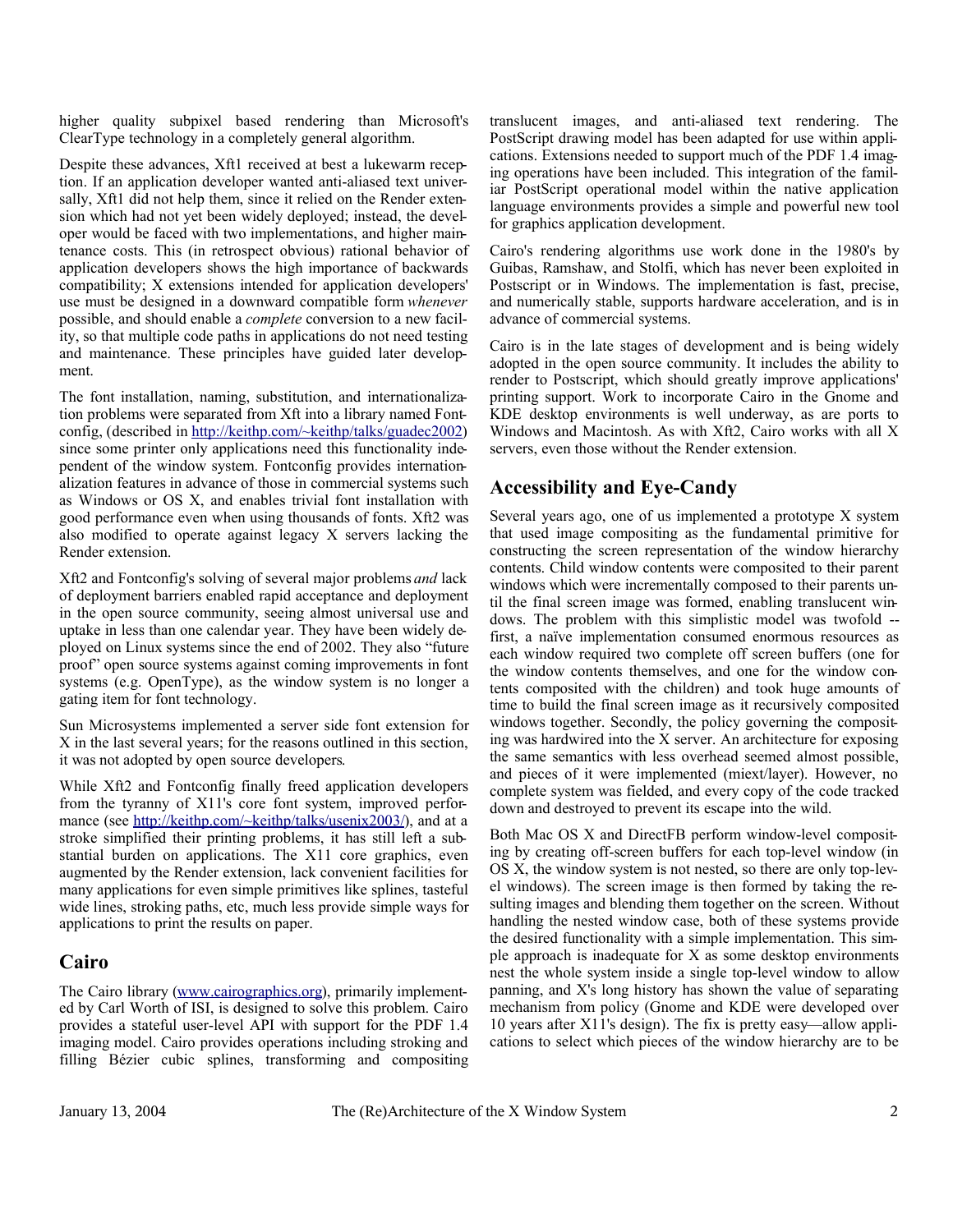stored off-screen and which are to be drawn to their parent storage.

With window hierarchy contents stored in off-screen buffers, an external application can now control how the screen contents are constructed from the constituent sub-windows and whatever other graphical elements are desired.

This eliminated the complexities surrounding precisely what semantics would be offered in window-level compositing within the X server and the design of the underlying X extensions. They were replaced by some concerns over the performance implications of using an external agent (the "Compositing Manager") to execute the requests needed to present the screen image. Note that every visible pixel is under the control of the compositing manager, so screen updates are limited to how fast that application can get the bits painted to the screen.

The architecture is split across three new extensions:

- Composite, which controls which sub-hierarchies within the window tree are rendered to separate buffers.
- Damage, which tracks modified areas with windows, informing the Composting Manager which areas of the offscreen hierarchy components have changed.
- Xfixes, which includes new Region objects permitting all of the above computation to be performed indirectly within the X server, avoiding round trips.

Multiple applications can take advantage of the off screen window contents, allowing thumbnail or screen magnifier applications to be included in the desktop environment.

To allow applications other than the compositing manager to present alpha-blended content to the screen, a new X Visual was added to the server. At 32 bits deep, it provides 8 bits of red, green and blue along with 8 bits of alpha value. Applications can create windows using this visual and the compositing manager can composite them onto the screen.

Nothing in this fundamental design indicates that it is used for constructing translucent windows; redirection of window contents and notification of window content change seems pretty far removed from one of the final goals. But note the compositing manger can use whatever X requests it likes to paint the combined image, including requests from the Render extension, which does know how to blend translucent images together. The final image is constructed programmatically so the possible presentation on the screen is limited only by the fertile imagination of the numerous eye-candy developers, and not restricted to any policy imposed by the base window system. And vital to rapid deployment, most applications can be completely oblivious to this background legerdemain.

In this design, such sophisticated effects need only be applied at frame update rates on only modified sections of the screen rather than at the rate applications perform graphics; this constant behavior is highly desirable in systems.

The results can be seen at http://freedesktop.org/~keithp/screenshots/. These also demonstrate the abilities of Cairo, Xft2 and the sophisticated font rendering already deployed on open source systems.

At this time, a full prototype X server implementation is working of the new compositing facilities described in this section that provides hardware accelerated Render support on a single hardware platform and limited video mode selection, and is available on the www.freedesktop.org.

# **Next Steps**

We believe we are slightly more than half way through the process of rearchitecting and reimplementing the X Window System. The existing prototype needs to become a production system requiring significant infrastructure work as described in this section.

### **OpenGL based X**

Current X-based systems which support OpenGL do so by encapsulating the OpenGL environment within X windows. As such, an OpenGL application cannot manipulate X objects with OpenGL drawing commands.

Using OpenGL as the basis for the X server itself will place X objects such as pixmaps and off-screen window contents inside OpenGL objects allowing applications to use the full OpenGL command set to manipulate them.

In concert with the new compositing extensions, conventional X applications can then be integrated into 3D immersive environments such as Croquet (www.opencroquet.org), or Sun's Looking Glass. X application contents can be used as textures and mapped onto any surface desired in those environments.

This work is underway, but not demonstrable at this date.

#### **Mobility, Collaboration, and Other Topics**

X's original intended environment included highly mobile students, and a hope, never generally realized for  $\overline{X}$ , was the migration of applications between X servers.

The user should be able to travel between systems running X and retrieve your running applications (with suitable authentication and authorization). The user should be able to log out and "park" applications somewhere for later retrieval, either on the same display, or elsewhere. Users should be able to replicate an application's display on a wall projector for presentation. Applications should be able to easily survive the loss of the X server (most commonly caused by the loss of the underlying TCP connection, when running remotely).

Toolkit implementers typically did not understand and share this poorly enunciated vision and were primarily driven by pressing immediate needs, and X's design and implementation made migration or replication difficult to implement as an afterthought.